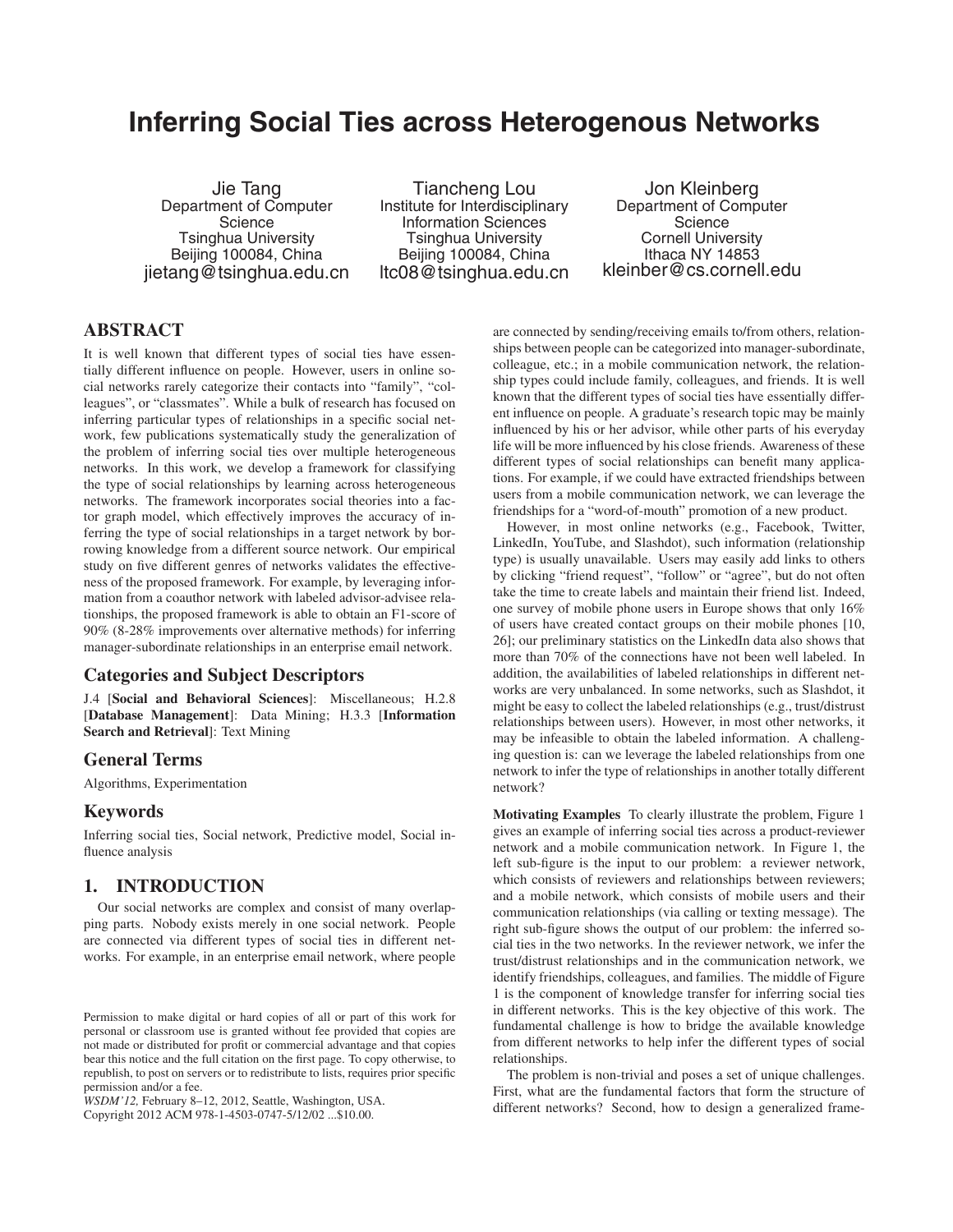

**Figure 1: Example of inferring social ties across two heterogeneous networks: a product-reviewer network and a mobile communication network.**

work to formalize the problem in a unified way? Third, as real social networks are getting larger with hundreds of millions of nodes, how to scale up the model learning algorithm to adapt to the growth of large real networks?

**Results** In this work, we aim to conduct a systematic investigation of the problem of inferring social ties across heterogeneous networks. We precisely define the problem and propose a transferbased factor graph (TranFG) model. The model incorporates social theories into a semi-supervised learning framework, which can be used to transfer supervised information from a source network to help infer social ties in a target network.

We evaluate the proposed model on five different genres of networks: Epinions, Slashdot, Mobile, Coauthor, and Enron. We show that the proposed model can significantly improve the performance (averagely +15% in terms of F1-Measure) for inferring social ties across different networks comparing with several alternative methods. Our study also reveals several interesting phenomena for social science:

- Social balance is satisfied well on friendship (or trust) networks; but not  $(< 20\%$  with a large variance) on user communication networks (e.g., mobile communication network).
- Users are more likely (up to +152% higher than chance) to have the same type of relationship with a user who spans a structural hole. Disconnected users have an even higher likelihood.
- It was validated that social status is satisfied in many networks. We further discover that several frequent forms of triads have a similar distribution in different networks (Coauthor and Enron).
- Opinion leaders are more likely  $(+71\% + 84\%)$  to have a higher social status than ordinary users.

**Organization** Section 2 formulates the problem; Section 3 introduces the data set and our observations over different networks. Section 4 explains the proposed model and describes the algorithm for learning the model; Section 5 gives the experimental setup and

Section 6 presents the results; finally, Section 7 discusses related work and Section 8 concludes.

## **2. PROBLEM DEFINITION**

In this section, we first give several necessary definitions and then present the problem formulation. To simplify the explanation, we frame the problem with two social networks: a source network and a target network, although the generalization of this framework to multiple-network setting is straightforward.

Let  $\mathbf{G} = (V, E^L, E^U, \mathbf{X})$  denote a partially labeled social network, where  $E^L$  is a set of labeled relationships and  $E^U$  is a set of unlabeled relationships with  $E^L \cup E^U = E$ ; **X** is an  $|E| \times d$ attribute matrix associated with edges in  $E$  with each row corresponding to an edge, each column an attribute, and an element  $x_{ij}$ denoting the value of the  $j<sup>th</sup>$  attribute of edge  $e_i$ . The label of edge  $e_i$  is denoted as  $y_i \in \mathcal{Y}$ , where  $\mathcal Y$  is the possible space of the labels (e.g., family, colleague, classmate).

**Input:** The input to our problem consists of two partially labeled networks  $\tilde{G}_S$  (source network) and  $G_T$  (target network) with  $|E_S^L| \gg |E_T^L|$  (with an extreme case of  $|E_T^L| = 0$ ). Please note<br>that the two networks might be totally different (with different sets that the two networks might be totally different (with different sets of vertexes, i.e.,  $V_S \cap V_T = \emptyset$ , and different attributes defined on edges).

In real social networks, the relationship could be undirected (e.g., friendships in a mobile network) or directed (e.g., managersubordinate relationships in an enterprise email network). To keep things consistent, we will concentrate on the undirected network. In addition, the label of a relationship may be static (e.g., the familymember relationship) or change over time (e.g., the managersubordinate relationship). In this work, we focus on static relationships.

**Learning Task:** Given a source network  $G_S$  with abundantly labeled relationships and a target network  $G_T$  with a limited number of labeled relationships, the goal is to learn a predictive function  $f : (G_T | G_S) \rightarrow Y_T$  for inferring the type of relationships in the target network by leveraging the supervised information (labeled relationships) from the source network.

Without loss of generality, we assume that for each possible type  $y_i$  of relationship  $e_i$ , the predictive function will output a probability  $p(y_i|e_i)$ ; thus our task can be viewed as obtaining a triple  $(e_i, y_i, p(y_i|e_i))$  to characterize each link  $e_i$  in the social network. There are several key issues that make our problem formulation different from existing works on social relationship mining [4, 6, 27, 29, 30]. First, the source network and the target network may be very different, e.g., a coauthor network and an email network. What are the fundamental factors that form the structure of the networks? Second, the label of relationships in the target network and that of the source network could be different. How reliably can we infer the labels of relationships in the target network by using the information provided by the source network? Third, as both the source and the target networks are partially labeled, the learning framework should consider not only the labeled information but also the unlabeled information.

#### **3. DATA AND OBSERVATIONS**

#### **3.1 Data Collection**

We try to find a number of different types of networks to investigate the problem of inferring social ties across heterogenous networks. In this study, we consider five different types of networks: Epinions, Slashdot, Mobile, Coauthor, and Enron. Table 1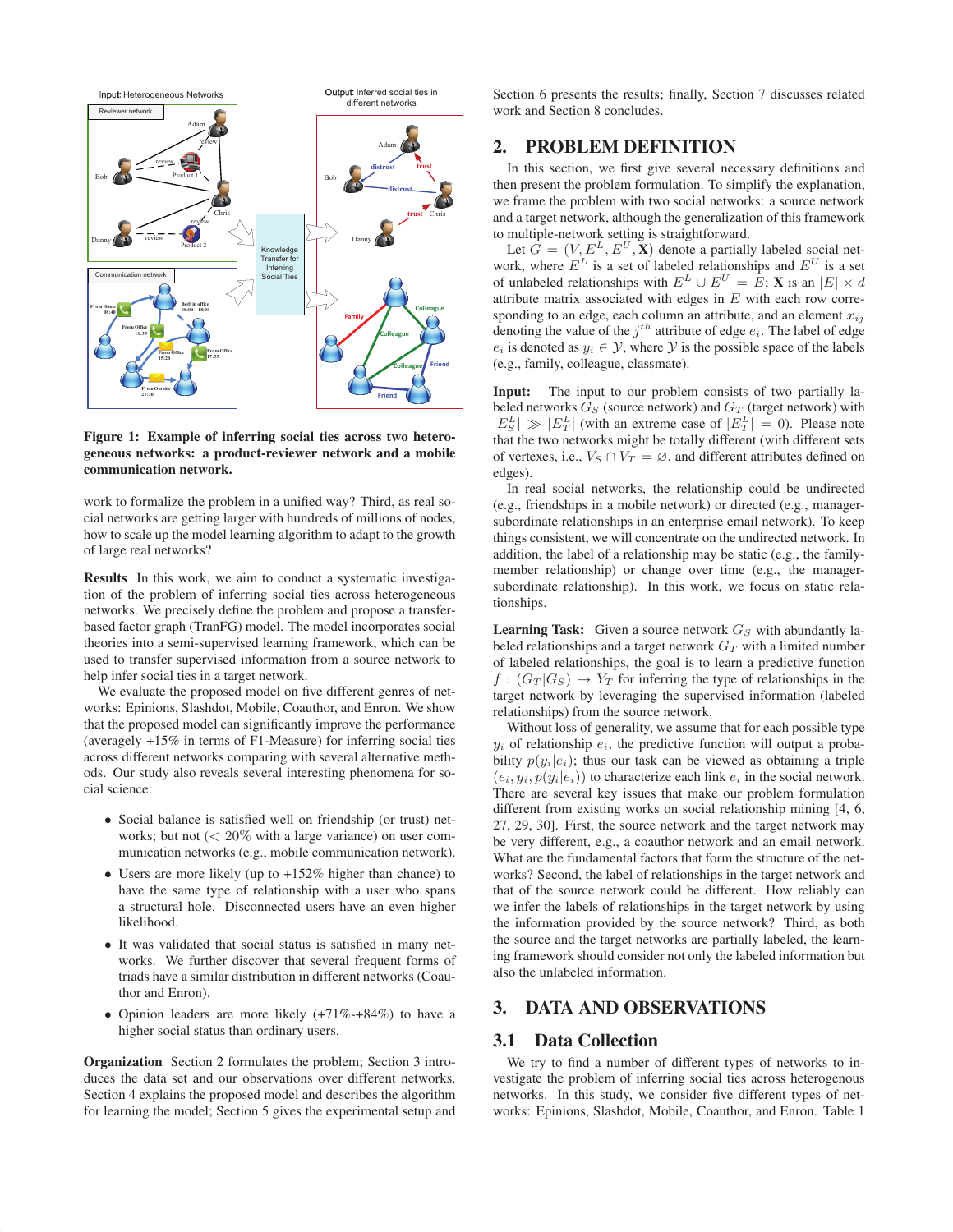lists statistics of the five networks. All data sets and codes used in this work are publicly available.<sup>1</sup>

**Epinions** is a network of product reviewers. Each user on the site can post a review on any product and other users would rate the review with trust or distrust. In this data, we created a network of reviewers connected with trust and distrust relationships. The data set consists of 131,828 nodes (users) and 841,372 edges, of which about 85.0% are trust links. 80,668 users received at least one trust or distrust edge. Our goal on this data set is to infer the trust relationships between users.

**Slashdot** is a network of friends. Slashdot is a site for sharing technology related news. In 2002, Slashdot introduced the Slashdot Zoo which allows users to tag each other as "friends" (like) or "foes" (dislike). The data set is comprised of 77,357 users and 516,575 edges of which 76.7% are "friend" relationships. Our goal on this data set is to infer the "friend" relationships between users.

**Mobile** is a network of mobile users. The data set is from [7]. It consists of the logs of calls, blue-tooth scanning data and cell tower IDs of 107 users during about ten months. If two users communicated (by making a call and sending a text message) with each other or co-occurred in the same place, we create an edge between them. In total, the data contains 5,436 edges. Our goal is to infer whether two users have a friend relationship. For evaluation, all users are required to complete an online survey, in which 157 pairs of users are labeled as friends.

**Coauthor** is a network of authors. The data set, crawled from Arnetminer.org [28], is comprised of 815,946 authors and 2,792,833 coauthor relationships. In this data set, we attempt to infer advisor-advisee relationships between coauthors. For evaluation, we created a smaller ground truth data in the following ways: (1) collecting the advisor-advisee information from the Mathematics Genealogy project<sup>2</sup> and the AI Genealogy project<sup>3</sup>; (2) manually crawling the advisor-advisee information from researchers' homepages. Finally, we have created a data set with 1,534 coauthor relationships, of which 514 are advisor-advisee relationships. The data set was used in [30].

**Enron** is an email communication network. It consists of 136,329 emails between 151 Enron employees. Two types of relationships, i.e., manager-subordinate and colleague, were annotated between these employees. The data set was provided by [6]. Our goal on this data set is to infer manager-subordinate relationships between users. There are in total 3,572 edges, of which 133 are manager-subordinate relationships.

Please note that for the first three data sets (i.e., Epinions, Slashdot, and Mobile), our goal is to infer undirected relationships (friendships or trustful relationships); while for the other two data sets (i.e., Coauthor and Enron), our goal is to infer directed relationships (the source end has a higher social status than the target end, e.g., advisor-advisee relationships and manager-subordinate relationships).

## **3.2 Observations**

As a first step, we engage in some high-level investigation of how different factors influence the formation of different social ties in different networks. Generally, if we consider inferring particular social ties in a specific network (e.g., mining advisor-advisee relationships from the Coauthor network), we can define domainspecific features and learn a predictive model based on labeled training data. The problem becomes very different, when handling

| Table 1: Statistics of five data sets. |                |         |           |
|----------------------------------------|----------------|---------|-----------|
| Relationship                           | <b>Dataset</b> | #Nodes  | #Edges    |
| <b>Trust</b>                           | Epinions       | 131,828 | 841,372   |
| Friendship                             | Slashdot       | 77,357  | 516,575   |
| Friendship                             | Mobile         | 107     | 5,436     |
| Advisor-advisee                        | Coauthor       | 815,946 | 2,792,833 |
| Manager-<br>subordinate                | Enron          | 151     | 3,572     |
| A                                      |                | А       |           |



**Figure 2: Illustration of structural balance theory. (A) and (B) are balanced, while (C) and (D) are not balanced.**

multiple heterogeneous networks, as the defined features in different networks may be significantly different. To solve this problem, we connect our problem to several basic social psychological theories and focus our analysis on the network based correlations via the following statistics:

- 1. *Social balance [8].* How is the social balance property satisfied and correlated in different networks?
- 2. *Structural hole [3].* Would structural holes have a similar behavior pattern in different networks?
- 3. *Social status [5, 11, 20].* How do different networks satisfy the properties of social status?
- 4. *"Two-step flow" [18].* How do different networks follow the "two-step flow" of information propagation?

**Social Balance** Social balance theory suggests that people in a social network tend to form into a balanced network structure. Figure 2 shows such an example to illustrate the structural balance theory over triads, which is the simplest group structure to which balance theory applies. For a triad, the balance theory implies that either all three of these users are friends or only one pair of them are friends. Figure 3 shows the probabilities of balanced triads of the three undirected networks (Epinions, Slashdot, and Mobile). In each network, we compare the probability of balanced triads based on communication links and that based on friendships (or trust relationships). For example, in the Mobile network, the communication links include making a call or sending a message between users. We find it interesting that different networks have very different balance probabilities based on the communication links, e.g., the balance probability in the mobile network is nearly 7 times higher than that of the slashdot network, while based on friendships (or trustful relationships) the three networks have relatively similar balance probabilities (with a maximum of +28% difference).

**Structural Hole** Roughly speaking, a person is said to span a *structural hole* in a social network if he or she is linked to people in parts of the network that are otherwise not well connected to one another [3]. Arguments based on structural holes suggest that there is an informational advantage to have friends in a network who do not know each other. A sales manager with a diverse range of connections can be considered as spanning a structural hole, with a number of potentially *weak ties* [9] to individuals in different communities. More generally, we can think about Web sites such as eBay as spanning structural holes, in that they facilitate economic

<sup>1</sup> http://arnetminer.org/socialtieacross/

<sup>2</sup> http://www.genealogy.math.ndsu.nodak.edu

<sup>3</sup> http://aigp.eecs.umich.edu